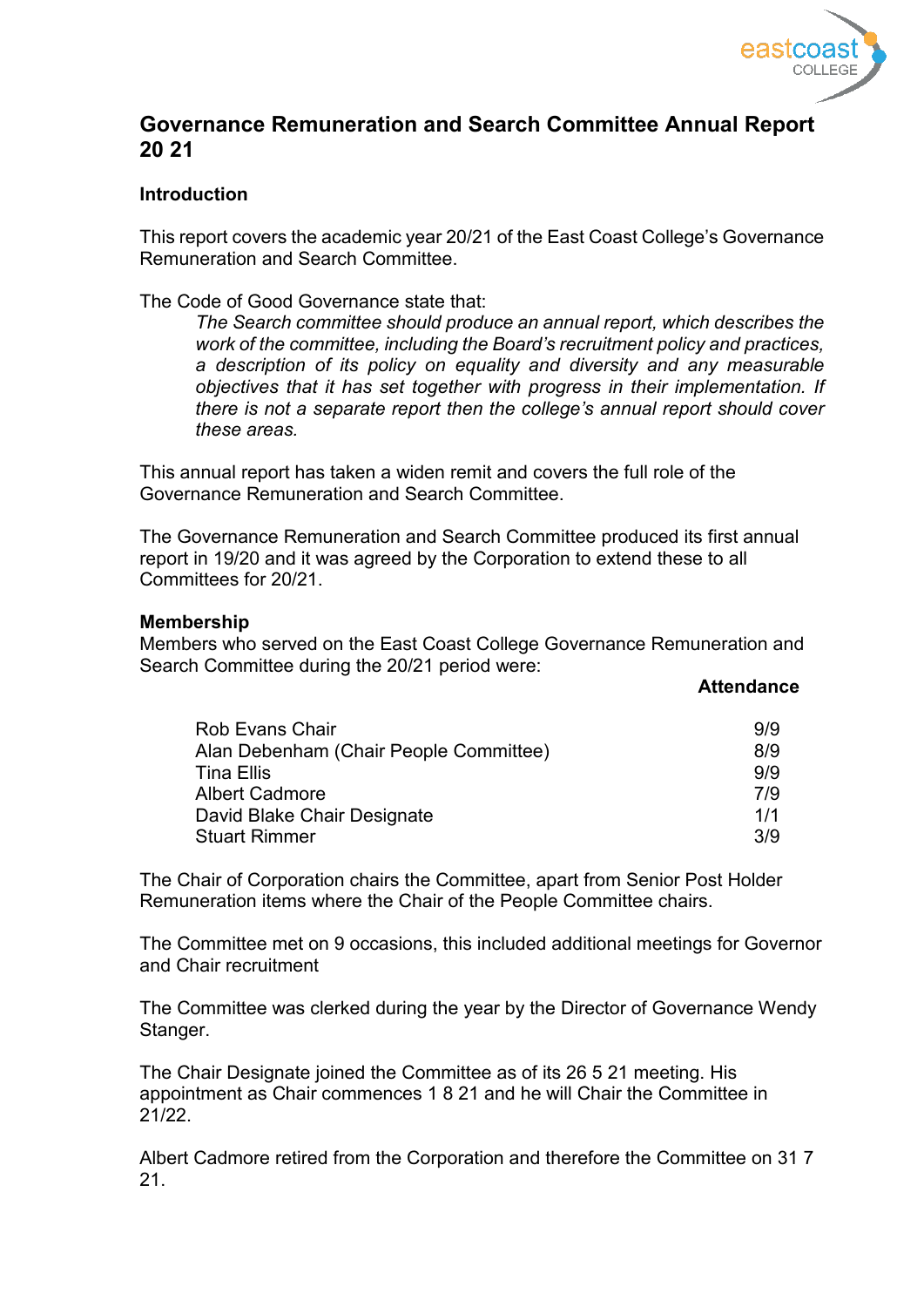

A copy of the Committee's term of reference are included at appendix 1

### **Risk Management**

The Committee received the Tactical risk register relating to its role and reviewed it in line with the Audit Committee set questions. These are:

- 1. Has the risk register been reviewed
- 2. Is the Committee content that the risks are relevant and are being updated
- 3. Is the Committee content that the risks are being mitigated
- 4. Where a red risk is the Committee assured that appropriate action is being taken
- 5. Where does the Committee have significant concerns.

During 20/21, the Committee put in place appropriate mitigation for managing its risks and in particular the risk of *Failure to recruit, develop and retain high-quality governors* and the risk that this has on the quality of the Committee and Corporation work.

### **Governance and Recruitment**

There was no Senior Post Holder recruitment in 20/21.

The Committee has reviewed its Governance succession plan and has been actively recruiting throughout 20/21 for Chair, Governors and Associate Governors. This has been supported by AOC. All appointments have been made for a period of between 1 and 4 years and all terms of office have been amended to align with the College year.

This recruitment has resulted in the appointment of:

- Corporation Chair 1 8 21 for a 2-year period;
- 3 Independent Governors appointed to commence during 20/21
- 3 Independent Governors appointed to commence 1 8 21
- Associate Governor on Audit
- Associate Governor on Curriculum Development and Finance and General **Purposes**
- 2 Associate Governor on People to commence 1 8 21

This active recruitment will continue in 21/22 to both succession plan and to strengthen the Committees.

### **Senior Independent Director**

The Committee recommended the role of Senior Independent Director to the Corporation and the first appointment to this role was made for 20/21. This role is included in the HE Code of Governance which states:

*The governing body should also consider whether it is beneficial to appoint a Senior Independent Director (SID). Their role is seen in other sectors as an important aid to good governance; to help advise the Chair, to be an intermediary*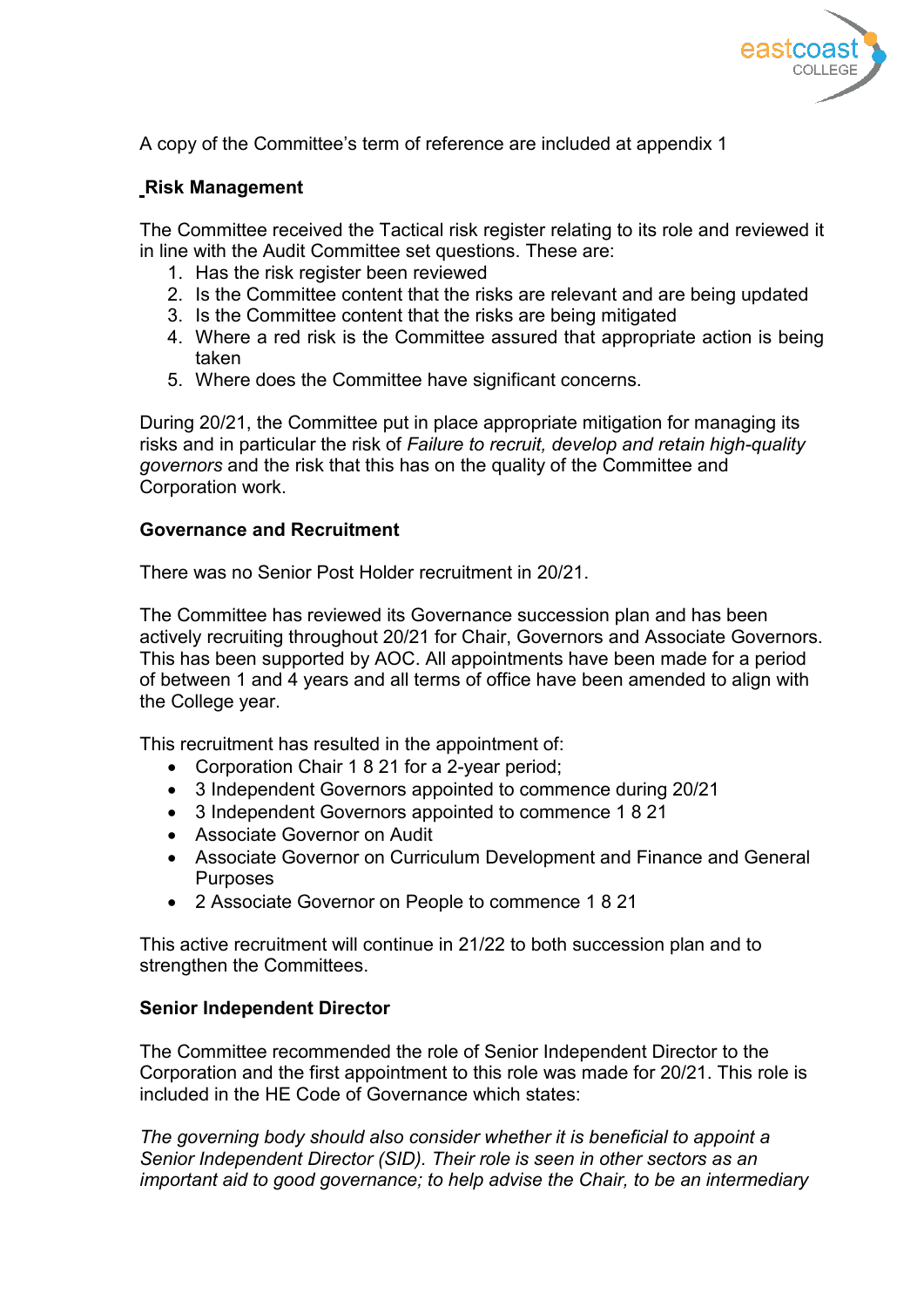

*for other board members and to help facilitate an annual appraisal of the Chair. The role of the SID is different to the Deputy Chair, who should be part of the leadership of the Board; to deputise for the Chair and to take on specific duties which are assigned to them. The SID should be a voice and a sounding board for other governors to sense check the effectiveness of the governance arrangements, and to formally lead the appraisal of the Chair (and the Deputy Chair).*

A role description was drawn up and included in the standing orders.

### **Remuneration**

The Committee reviews Senior Post Holder remuneration based on The Colleges' Senior Post Holder Remuneration Code that it has adopted as part of the Code of Good Governance.

It produced a Remuneration Report for 20/21, which sets out:

- 1. A list of Senior Post Holders within the remit of Remuneration Committee;
- 2. Its policy on the remuneration for post holders within the remit of Remuneration Committee;
- 3. Its policy on income derived from external activities;
- 4. The pay multiple of the Chief Executive / Principal and the median earnings of the institution's whole workforce, illustrating how that multiple has changed over time and, if it is significantly above any published average, an explanation of why.

This will be adopted by the Corporation as part of its sign off of the annual accounts in December 21 and for transparency will be published on the College's website. [https://www.eastcoast.ac.uk/about-us/corporation-governors/financial/.](https://www.eastcoast.ac.uk/about-us/corporation-governors/financial/)

### **Performance Management**

The Committee reviewed Senior Post Holder's performance through annual appraisals. These were carried out by the Chair and Chair designate for the CEO and Director of Governance, with the Deputy Principal and Deputy Chief Executives carried out on the Committees behalf by the CEO. The appraisals used the College's appraisal format.

Senior Post Holder's in 20/21 were:

- CEO/Principal
- Deputy Chief Executive
- Deputy Principal
- Director of Governance

Senior Post Holder performance in 20/21 met or exceeded the Committee's set performance criteria.

### **Instrument, Articles, and Standing Orders**

The Code of Good Governance includes that: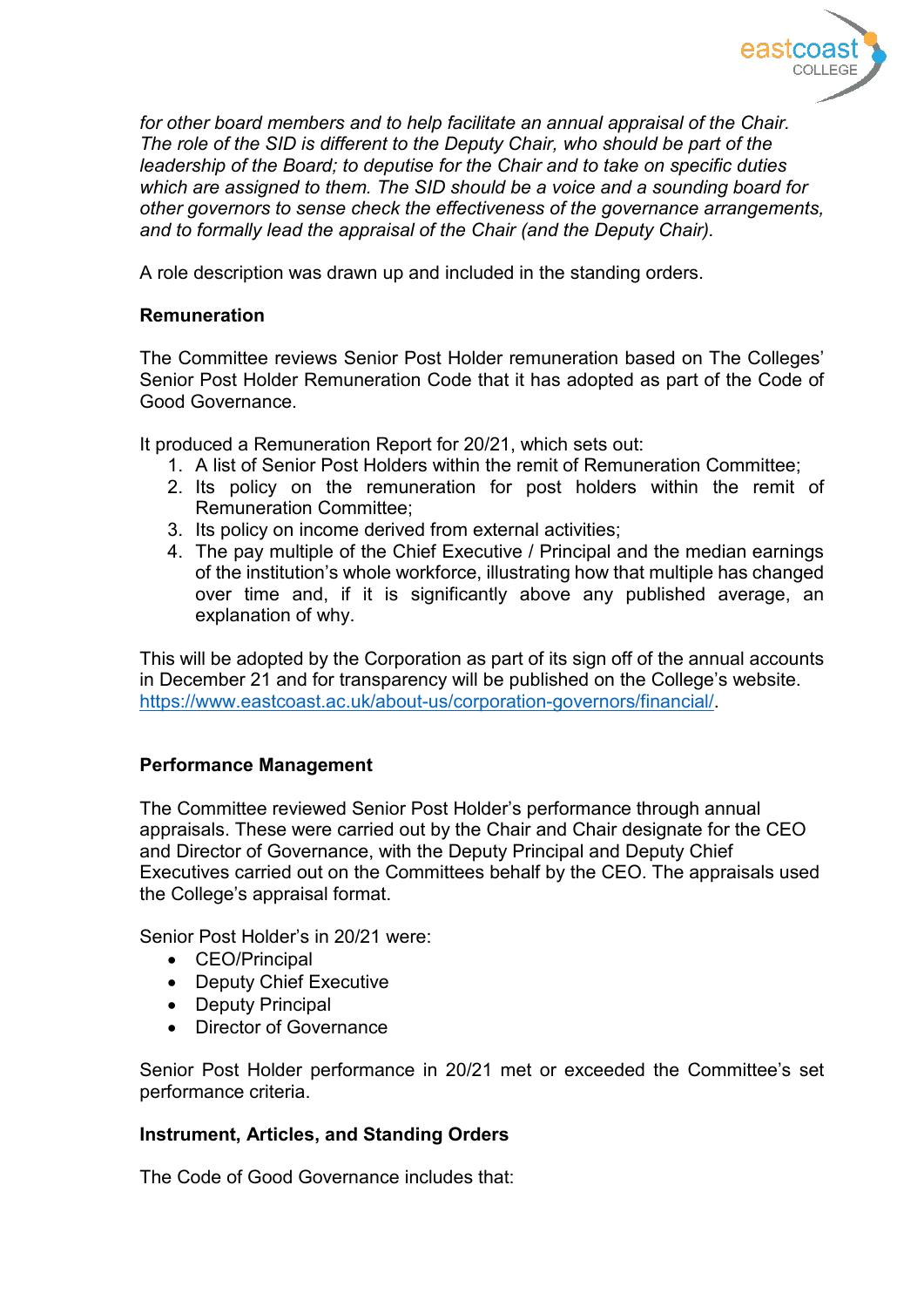

- *The Board must set out its primary responsibilities in the Instrument and Articles of Government, which should be published widely and be known to all governors. These responsibilities should be supported by a schedule of delegation which sets out how each responsibility is to be met and by whom, including those items which the Board delegates to the Principal.*
- *The Board should set out in writing and regularly review agreed governance procedures, often described as Standing Orders. These should include levels of delegated authority and of any sub-delegations.*

These were reviewed in July 2020 and amended for the Senior Independent Director in February 2021.

### **Governance Self-Assessment**

The Committee at its meeting in September 21 reviewed the Governance Self-Assessment for 20/21. This review included:

- 1. Annual Review of Code of Good Governance this set out an analysis of how the Corporation have complied with the code and identified that require improvement
- 2. Annual Governance Review
- 3. Annual Governor Review
- 4. Annual Review of Committees and Committee Chairs.
- 5. Annual Review meetings with the Chair and Director of Governance
- 6. Annual Attendance Review this identified that attendance had improved with virtual meetings.
- 7. Annual training and Development Review and
- 8. Annual Equality and Diversity Review

#### **Virtual Governance and Meetings**

A review of virtual governance was carried out and reported to the Committee's January 21 meeting. The main headlines of this were:

- 92% found virtual governance effective
- 85% stated that ease of attendance was a benefit
- 69% didn't like the lack of personal interaction
- 100% found monthly meetings supported good governance
- 85% preferred a 9am start

.

The Committee also considered AOC's report on Governing a College using Virtual Meetings for lessons learnt.

This was reviewed again in May 21 as part of the planning for the 21/22 Governance schedule. The main headlines of this were:

- 83% agreed that monthly Corporation Meetings have supported good governance and would like them to continue in 21/22.
- 87% would like virtual meetings to continue for committee meetings
- 62% would like virtual meetings to continue for corporation meetings
- 73% would like the option of virtually attending an onsite meeting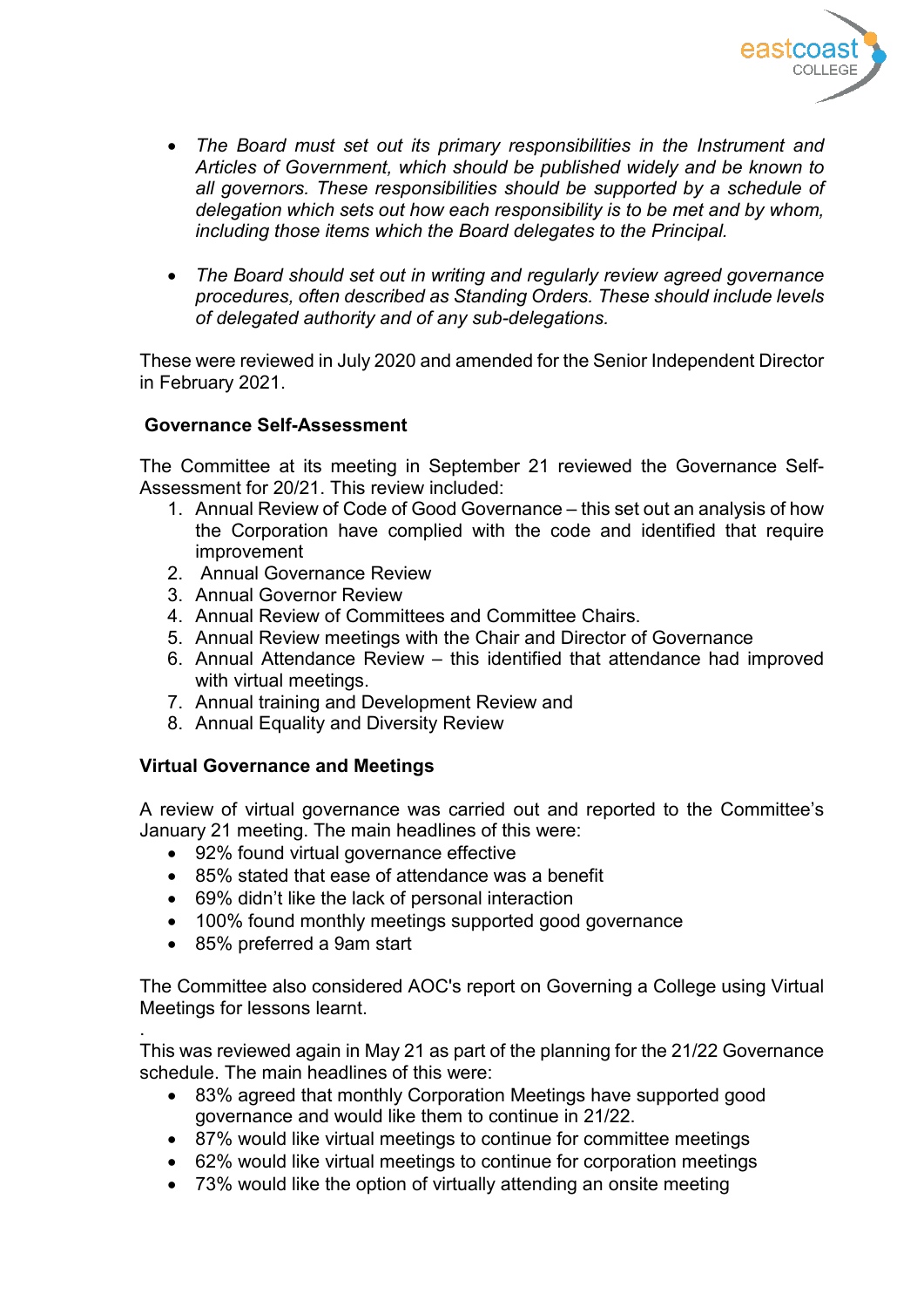

Meetings Times for on-site meetings:

- 41% preference was either 9 or 10am
- 24% preference was after 3pm and
- 35% had no preference

Meetings Times for virtual meetings:

- 47% preference was either 9 or 10am
- 18% preference was after 5pm and
- 35% had no preference

The Committee therefore determined that monthly Corporation meetings be held with at least one on site per term, that all meetings commence at 9am and that Committees determine their mix of onsite and virtual meetings. This is to be reviewed again at the Committees January 22 meeting.

### **Conclusion**

The Committee met its terms of reference and self-assessed Governance and its performance as good in 20/21 and this was reflected in the overall College's selfassessment.

The Committee will in 21/22 continue with its governor recruitment and succession planning, succession plan for Senior Post Holders and keep the Governance model under review so that it supports the strategic aim of outstanding.

Appendix 1 – Governance Remuneration and Search Terms of Reference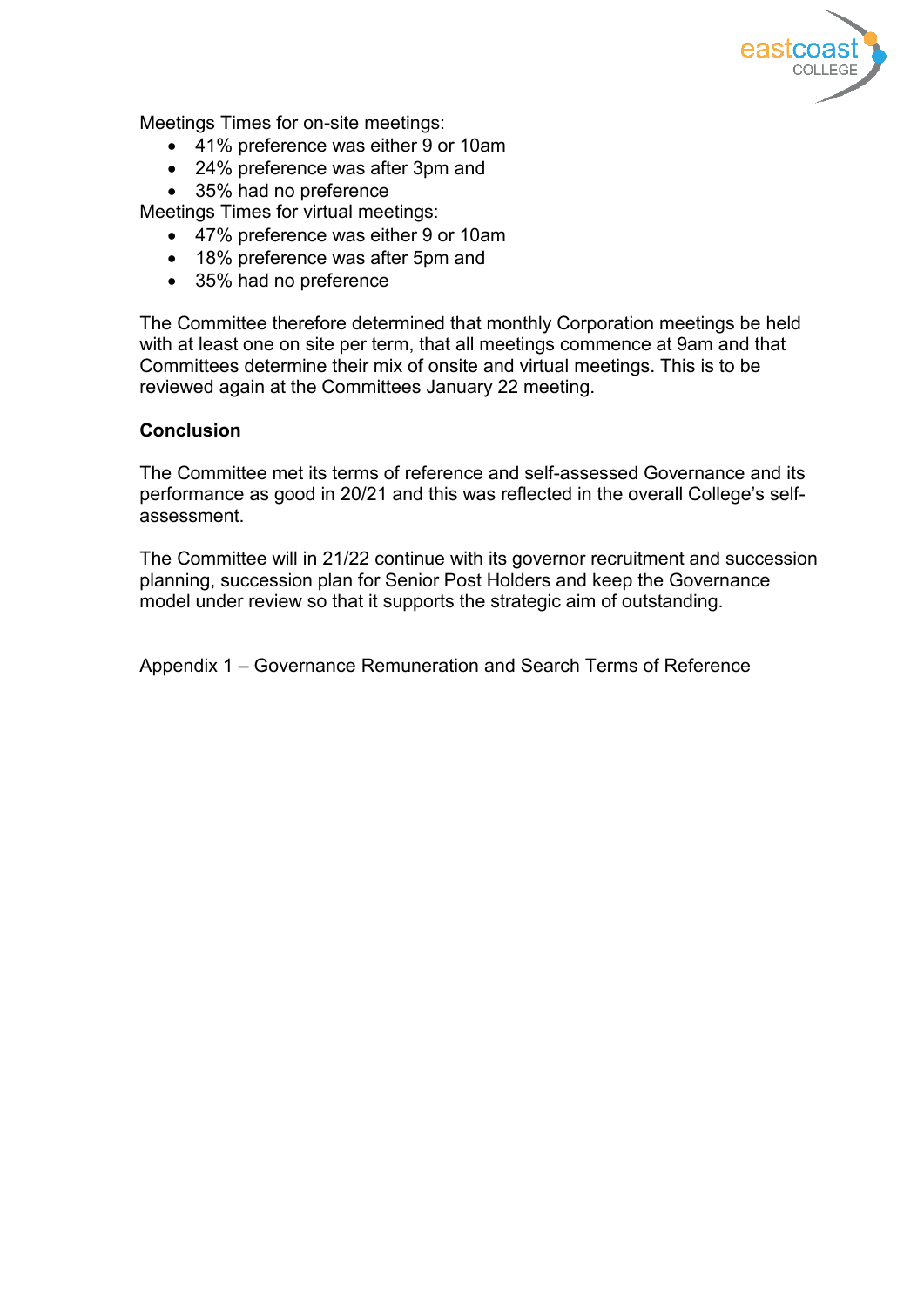

## **EAST COAST COLLEGE**

# **GOVERNANCE, REMUNERATION AND SEARCH COMMITTEE TERMS OF REFERENCE**

### **1. Membership**

Not fewer than five members to include the Chair of the Corporation and the Principal, and up to two associate governors.

Staff and Student governors are eligible to be members.

In the absence of the Chair, the members attending the meeting shall select one of their number to 'Chair' that meeting.

Persons who are not members of the Corporation but are deemed to have the skills required to enhance the responsibilities of the committee may be appointed as Associate Governors on the Committee but may not hold the position of Chair.

### **2. Terms of Office**

Members shall normally serve for a period of two academic years and shall be eligible for re-appointment thereafter.

### **3. Appointment of Chair**

The Chair of the Committee shall be the Chair of the Corporation.

The agenda item on Remuneration of the Senior Post Holders will be chaired by a Governor that it is not the Chair of the Corporation.

### **4. Quorum**

A quorum shall be one third (rounded up) of the appointed members, subject to a minimum of 2 independent members.

### **5. Clerking**

The Director of Governance shall act as Clerk to the Committee.

### **6. Frequency of Meetings**

Meetings shall be held as and when required and not less than twice a year.

### **7. Attendance of Meetings**

Senior managers shall attend and speak at meeting of the Committee where business relevant to them is being discussed or where their attendance has been requested by the Committee (they will have no voting rights).

The Committee may invite the Corporation's advisers or other third parties to attend meetings of the Committee where business relevant to them is being discussed or where their attendance has been requested by the Committee (they will have no voting rights).

Other Corporation members shall have the right of attendance and participation, but not to vote.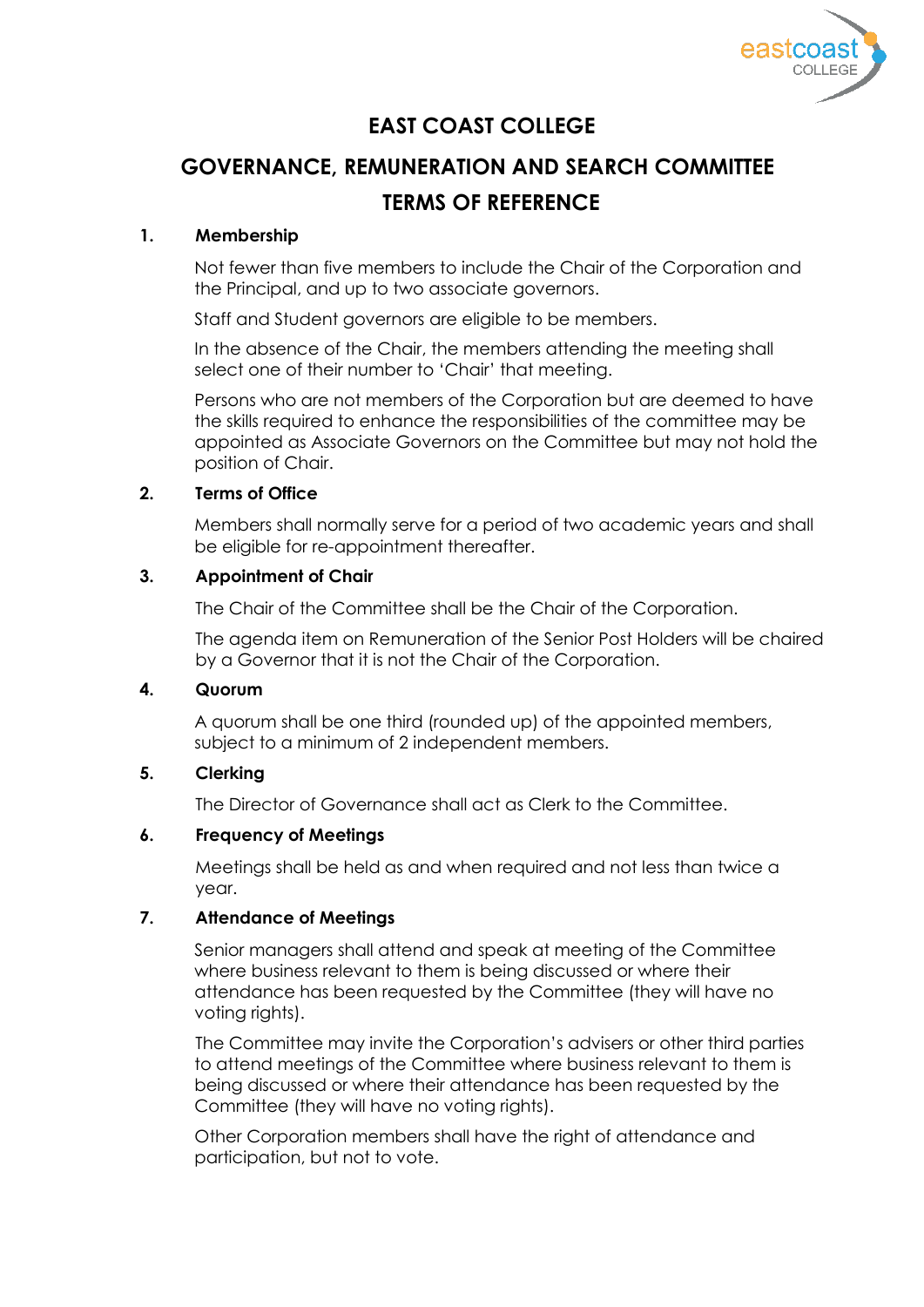

The Principal shall withdraw from meetings when his/her own package is being considered or if requested to do so.

Staff and Student Governors shall withdraw from meetings when remuneration matters are being considered or if requested to do so.

Any member of staff, including the Principal, will withdraw from a meeting where his or her remuneration, conditions of service, appointment or promotion is being discussed.

Any member of staff present at the meeting will withdraw when the remuneration, conditions of service, appointment or promotion of a more senior member of staff is being discussed.

### **8. Reporting Procedures**

The Chair of the Committee shall present a summary report of the Committee's agenda at the subsequent Corporation meeting and the minutes of the meeting will be circulated to the Corporation.

### **9. Purpose of the Committee**

- 1. To make recommendations to the Corporation in respect of procedures for the appointment of new members.
- 2. To implement the agreed procedures for the selection and appointment of members.
- 3. To be responsible to the Corporation for the nomination of candidates to fill governor vacancies. Interviews for new members to be carried out by the Chair and two other members when vacancies fall between meetings.
- 4. To consider and make recommendations to the Corporation on the Corporation's composition and balance and to ensure an annual selfassessment by the Corporation of its skills.
- 5. To develop and recommend to the Corporation, policies and procedures for the induction and training of Corporation members.
- 6. To make recommendations in respect of the code of conduct for governors and the register of governor's interests taking cognisance of the parameters set by legislation and the guidance available on good governance from the funding agencies, the AoC and other bodies such as the committee on Standards in Public Life.
- 7. To review the workings of the Corporation and make recommendations to support it in ensuring effective governance, including but not exclusively
	- Review of standing orders and instrument and articles
	- Succession planning
	- Governance self-assessment and
	- Quality improvement plan.